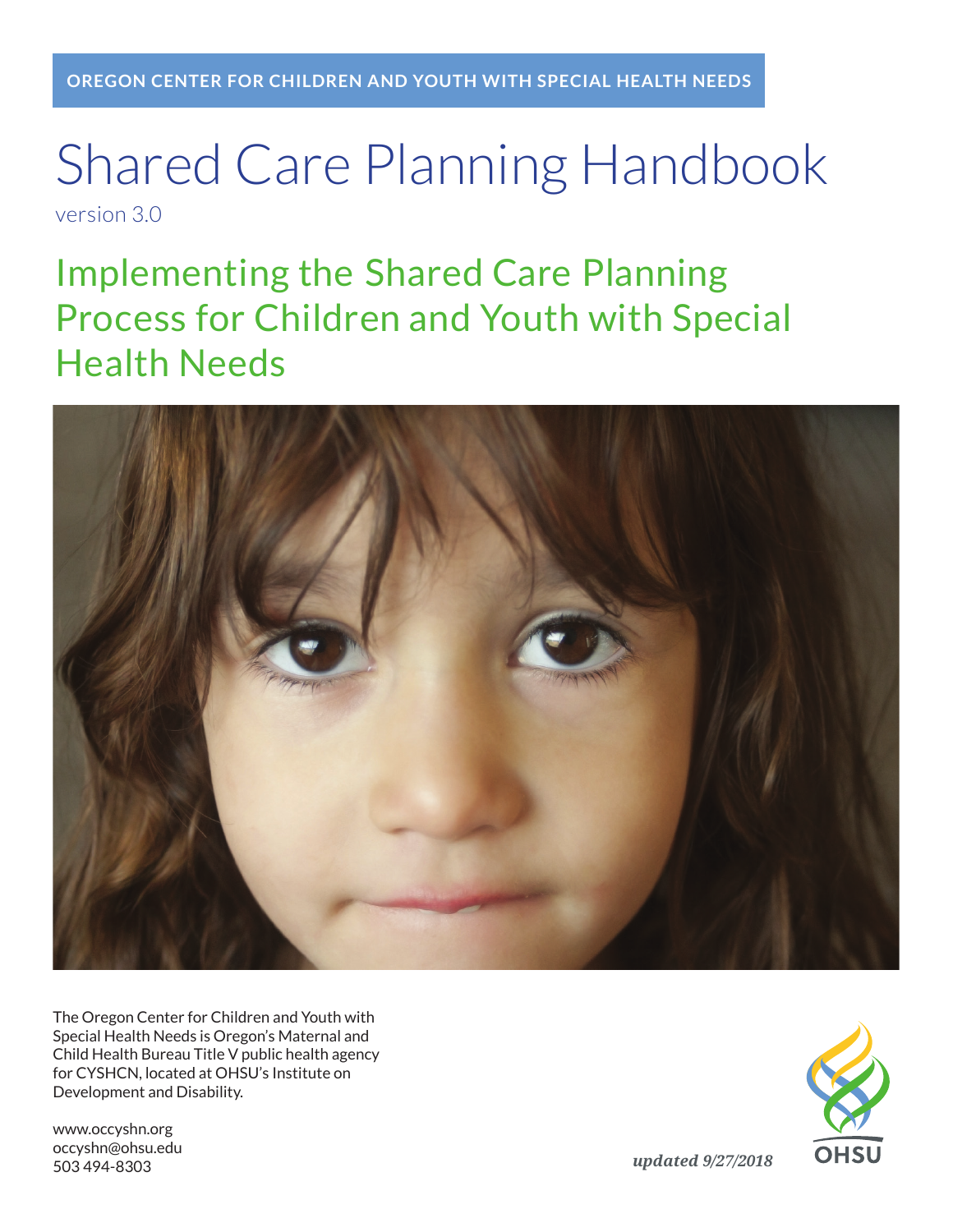Shared care planning is a care coordination process for individual children and youth with special health care needs (CYSHCN). The care planning is "shared" because a team of family members and professionals share the work of developing and implementing the plan. Shared care planning includes family members of CYSCHN, as well as representatives from primary care, insurance, education, mental health, public health, and other community services.

Shared care planning is a **family-centered** process**.** Family-centeredness is an approach that views children within the context of their families and communities, and which recognizes the primacy of family members as experts and caregivers. When care is family-centered, family members collaborate as equal partners with their child's health and service providers.

The Oregon Center for Children and Youth with Special Health Needs (OCCSYHN) contracts with public health partners around the state to convene shared care planning teams for CYSHCN in their communities. This handbook provides guidance on that process, and context for how shared care planning fits into Oregon's public health landscape.

### BENEFITS OF SHARED CARE PLANNING

When a child has chronic complicated health conditions, or when their wellbeing is affected by a combination of health and other factors (e.g. social, economic, cultural differences), families often get care and services from multiple sources. Shared care planning can help the family and the various professionals involved align their efforts. Better communication and coordination can save time and money for families and providers alike.

The process allows families and providers to agree upon goals, and to leverage one another's knowledge. Participants take mutual responsibility for creating and implementing a plan. Because the plan includes specific action steps, and because participants are accountable to one another, care and services are coordinated.

In addition to serving individual CYSHCN, the process of shared care planning strengthens local systems of care. Participants learn from one another and make professional connections. These connections can lead to better coordination across agencies and systems, which helps maximize local resources. Shared care planning helps professionals identify and address gaps, barriers, and redundancies in their local systems of care for CYSHCN.

### SHARED CARE PLANNING AND STATEWIDE HEALTH IMPROVEMENT

Shared care planning aligns with Oregon's current public health modernization framework. Shared care planning can improve access to care for CYSCHN. It helps prevent costly complications born of poor communication across systems. Shared care planning builds community partnerships. Plans are tailored for individuals, and are developed with consideration for each family's culture and language.

Oregon's Coordinated Care Organizations are required to provide integrated care. Shared care planning serves that goal. Additionally, in 2013 Oregon established 16 regional Early Learning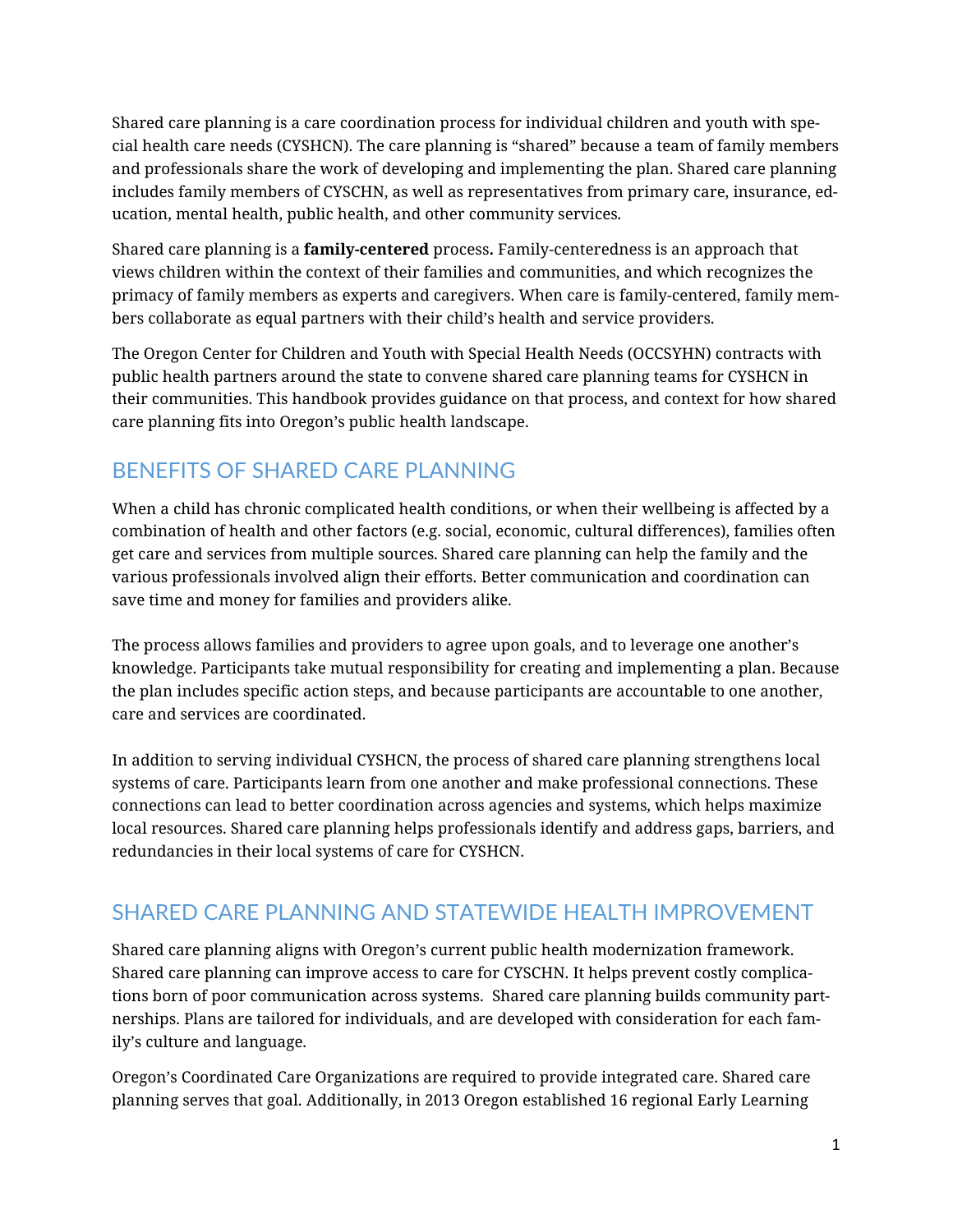Hubs aimed at coordinating local health, education, and community services to support families, and to lay a strong foundation for children to enter school ready to learn.

Shared care planning is an established standard of care for CYSHCN, and it supports the medical home model. "A medical home builds partnerships with clinical specialists, families, and community resources."[1](#page-2-0) Shared care planning coordinates the efforts of these partners.

In Oregon, primary care practices can earn a Patient-Centered Primary Care Home (PCPCH) designation, meaning they serve as a medical home for their patients. Using care plans to guide care coordination addresses PCPCH standards aimed at care planning and coordination. The process of shared care planning links CYSHCN to local services and resources. The care plan offers families a roadmap for accessing those services. PCPCH metric 5.E.3 states "PCPCH tracks referrals and cooperates with community service providers outside the PCPCH, such as dental, educational, social service, foster care, public health, non-traditional health workers and pharmacy services." (Oregon Health Authority. 2017 Recognition Criteria for Patient-Centered Primary Care Homes.)

### ESSENTIAL ELEMENTS OF SHARED CARE PLANNING

Shared care planning is intentionally flexible. It is designed to serve people with a wide variety of needs, in a wide variety of contexts. The makeup of the groups convened for shared care planning vary, as do the circumstances and needs of every child and family served.

OCCYSHN contracts detail the scope of work required, including numbers and characteristics of children who receive a shared care plan. Anyone implementing OCCYSHN-supported shared care planning efforts should read the scope of work in their agency's contract to ensure compliance.

While there is no specific formula for a successful shared care planning meeting, the following elements are essential:

- Meetings take place in real time, and preferably in person. (Virtual attendance by phone or web may be acceptable if the hosting agency's information-sharing requirements are met.)
- The process and the resulting plan are appropriate for the family's language and culture.
- The plan is guided by the family's goals (or the youth's goals, if the youth is old enough).
- A shared care plan template is completed for every plan developed, with every section of the template completed, including an action plan with timelines. (Templates are available in five languages on OCCYSHN's shared care planning web page.)
- The written care plan that comes out of the meeting is shared with the family.
- Data on shared care planning meetings are reported to OCCSYHN as detailed in "Shared Care Planning Evaluation and Data Collection Procedures," which is available on the Shared Care Planning web page.

 $\overline{\phantom{a}}$ 

<span id="page-2-0"></span><sup>&</sup>lt;sup>1</sup> American Academy of Pediatrics. Retrieved fro[m https://medicalhomeinfo.aap.org/overview/pages/whatisthemedi](https://medicalhomeinfo.aap.org/overview/pages/whatisthemedicalhome.aspx)[calhome.aspx.](https://medicalhomeinfo.aap.org/overview/pages/whatisthemedicalhome.aspx)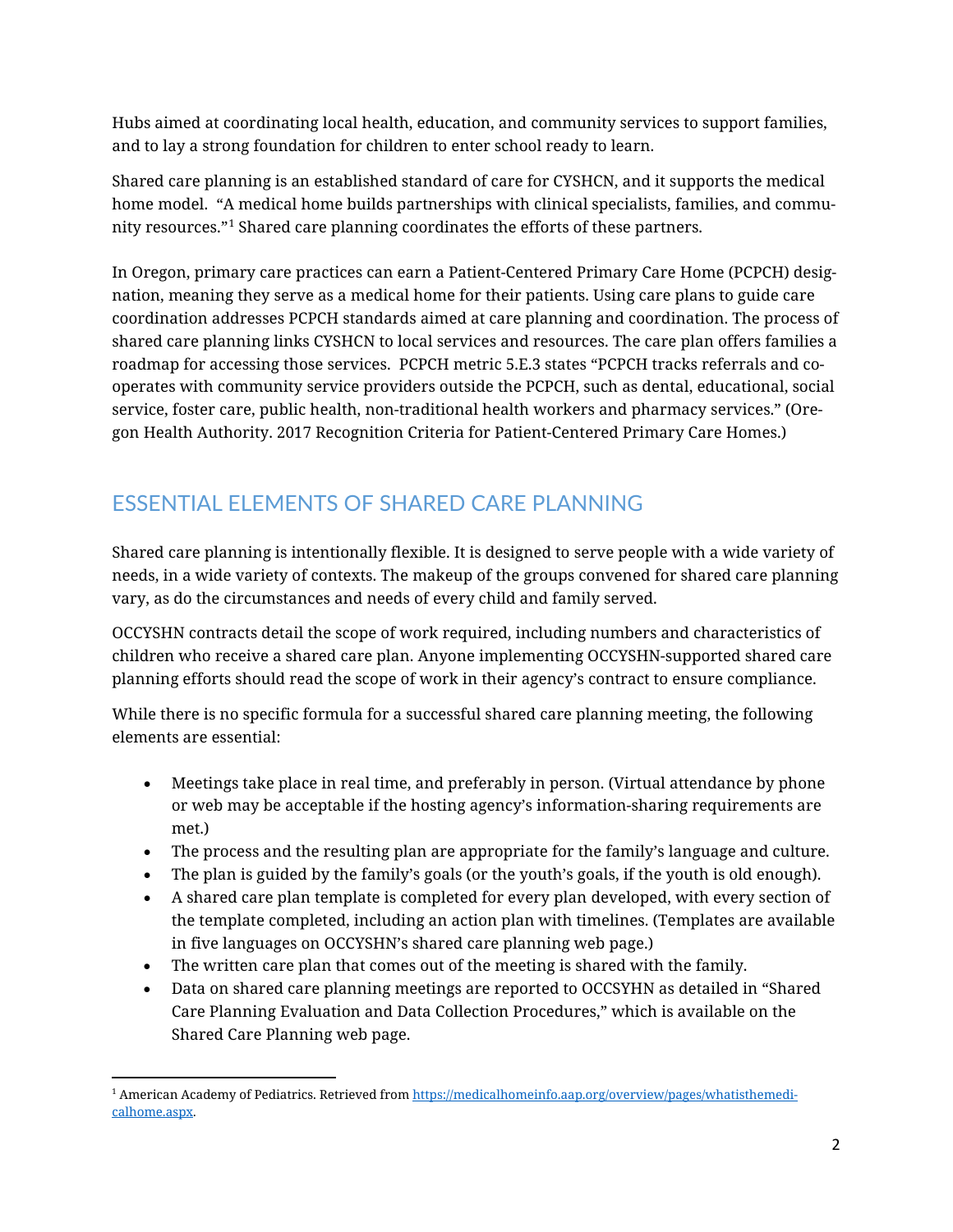- Representatives from the following sectors are invited to participate:
	- (1) Family of the referred child, and youth over 12 when appropriate.
	- (2) Primary care provider, or their care coordinator.
	- (3) School representatives (e.g. teachers, counselors, health professionals, etc.).
	- (4) Mental/behavioral health (if applicable).
	- (5) Public health.
	- (6) Health insurance plan (someone familiar with getting care and service covered).

### IMPI FMFNTATION

Every community is unique. Each shared care planning process unfolds differently than the next. As long as the essential elements detailed above are in place, each meeting can unfold in its own way. The following guidance is for people who are new to convening shared care planning meetings, or who are encountering implementation challenges.

### Engaging Local Partners

The better people understand the process of creating and using a shared care plan, the more likely they are to participate. If there is a local program or agency you would like to engage, ask for a few minutes at one of their staff meetings to describe the purpose and process of shared care planning.

The following products are available on the Shared Care Planning web page. They may be useful in outreach efforts:

- Shared Care Planning: Information for Families (available in five languages)
- Shared Care Planning for Youth and Young Adults
- Shared Care Planning: An Overview (a one-page document for professionals)
- Shared Care Planning: A PowerPoint Presentation (can be customized to your needs)

It takes time to establish and nurture interagency relationships. A care planning meeting can be a stand-alone event, but you can also coordinate the work with an existing meeting. For example, it might be possible to work with local Coordinated Care Organizations or Mental Health Wraparound groups when they meet about a referred child. A child's Individual Education Plan meeting could also be expanded for the purpose of developing a care plan. Be creative about leveraging local resources.

"Care mapping" is a valuable exercise to help identify what supports, care, and services a particular family is using. A care map can clarify community partners who can contribute to the planning process. (See OCCYSHN's shared care planning web page for resources on care mapping.)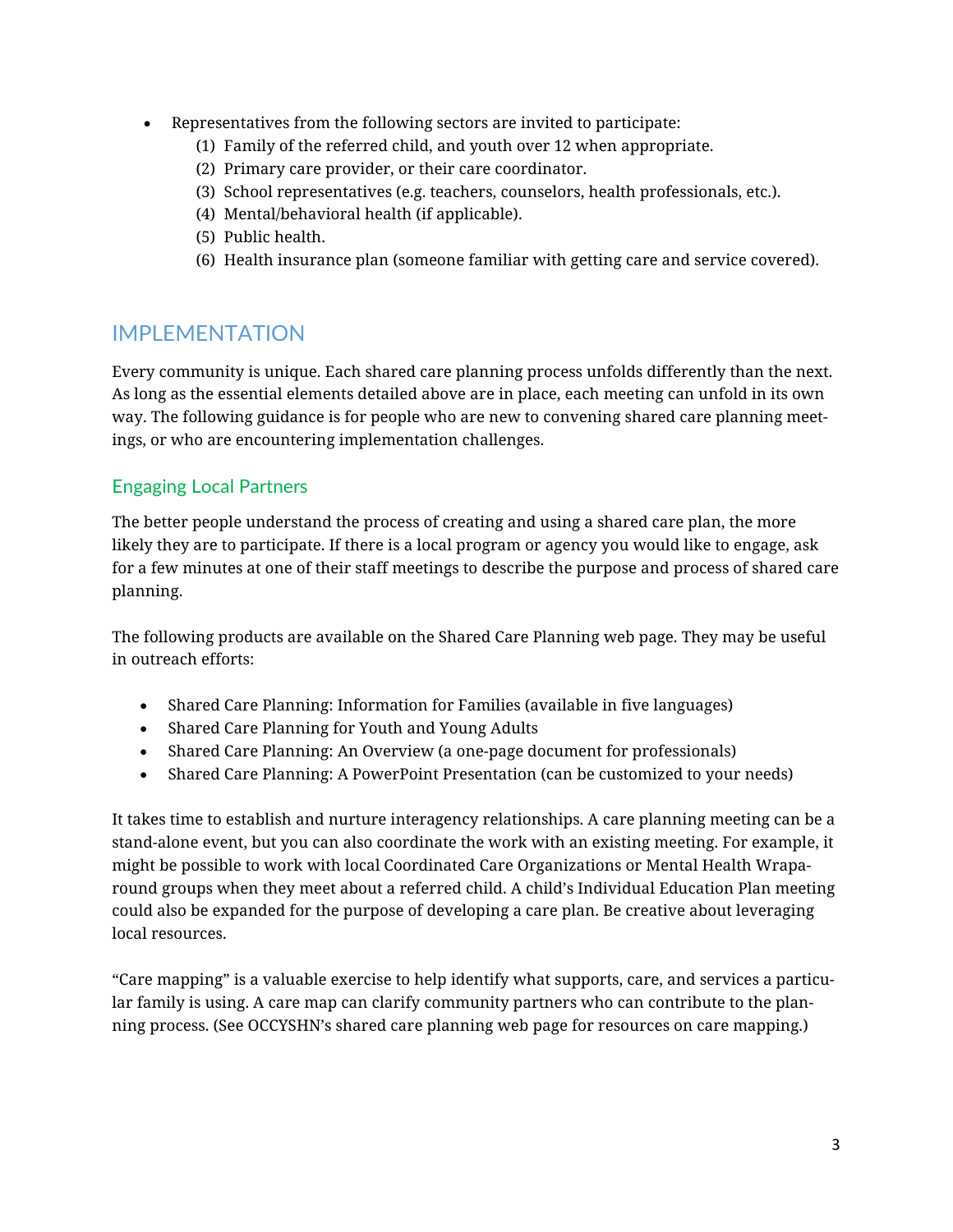### Identifying Good Candidates for Shared Care Planning

Consider shared care planning for children who are best served by a team-based approach, such as those who are encountering systemic barriers to getting appropriate care and services, or who:

- …pose a particular worry or concern to a health or service provider.
- …indicate that they need more help or support.
- …have considerable unmet basic needs or environmental risks.
- …have trouble making, keeping, or getting to appointments.
- …struggle to follow through with agreed-upon plans.
- …score high on any measure of complexity of care needs.
- …are age 1[2](#page-4-0)-21 and are planning for adult health care.  $2^2$

### Shared Care Planning for Youth

Youth (age 12-21) with special health care needs often benefit from a team-based approach to preparing for adult health care. Youth and their family members can use the shared care planning to help them plan together for this transition. When a strengths-based approach is used to identify goals that matter to *them*, youth are naturally more motivated to participate.

Examples of youth who might benefit include those who require support to:

- Explain their medical needs to others.
- Manage their own medications.
- Recognize symptoms (including signs of a medical emergency), and how to address them.
- Find an adult health care provider.
- Make and keep health care appointments.
- Plan for potential legal status changes (including decision-making, privacy, and consent).
- Plan for changes in insurance and access to care.

### Inviting a Family to Participate in Shared Care Planning

Families will be more comfortable about participating in shared care planning if they understand what to expect. The initial conversation should cover the following:

• Explain the purpose of shared care planning and details the meeting. You can use "Shared Plans of Care: Information for Families." It's a nice, succinct description of the shared care planning process. You can find it on OCCYSHN's shared care planning web page.

<span id="page-4-0"></span> <sup>2</sup> Jeanne W. McAllister. May, 2014. *Achieving <sup>a</sup> Shared Plan of Care with Children and Youth with Special Health Care Needs: An Implementation Guide.* Lucile Packard Foundation for Children's Health.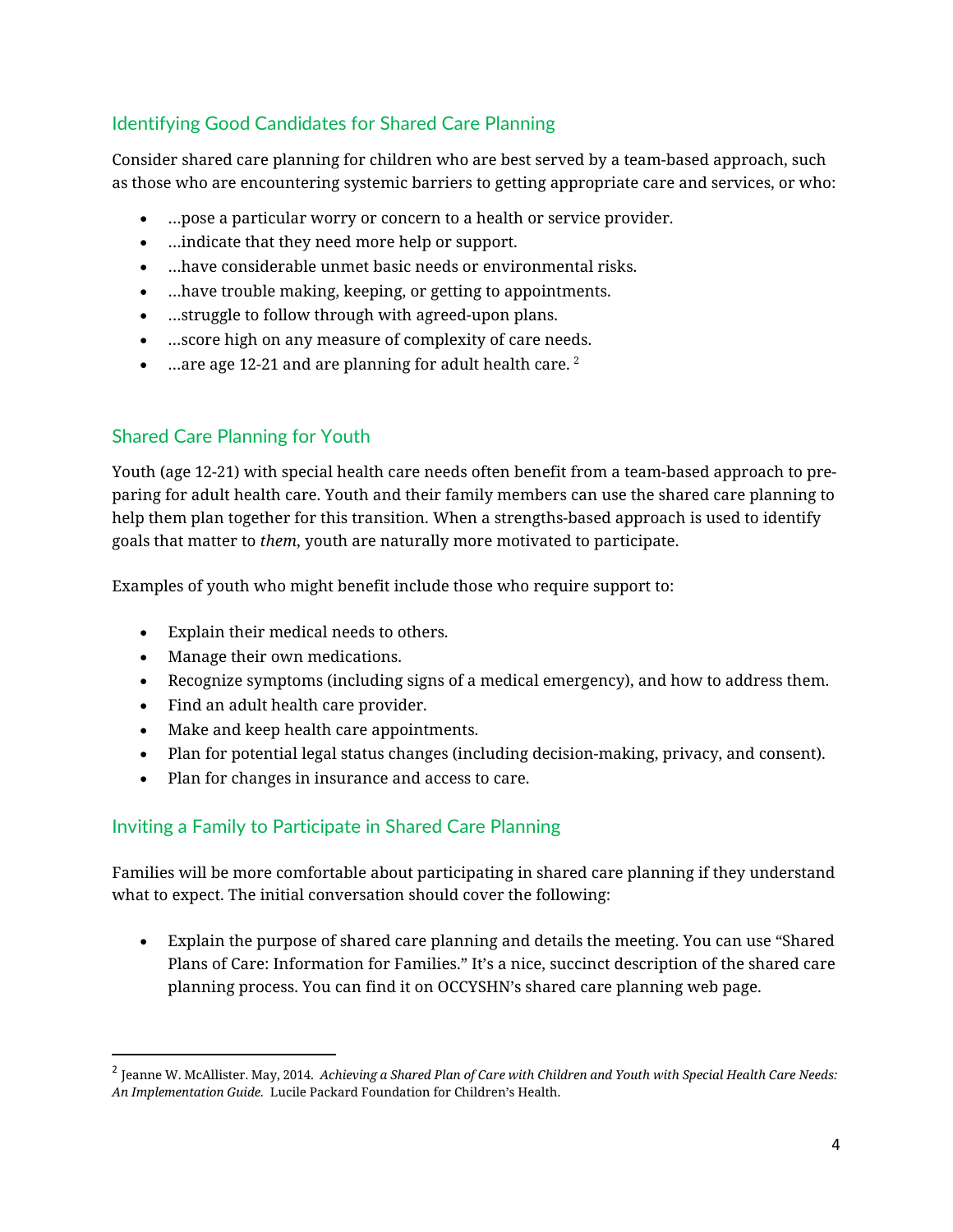- Explain who you plan to invite to the meeting, and ask if there are other people who should be there.
- Prepare families to talk about some specific hopes they have for their child. Offer some examples of priorities like "We want to be able to go camping together as a family," or "We would like our child to have more friends."
- Work out the best time and place to meet.
- Assess and address potential barriers to participation. Barriers might include transportation or childcare issues, cultural differences, access to technology, mobility issues, etc.
- Explain Releases of Information, and make a plan to get them signed.

### The Shared Care Planning Family Survey

Ensuring that family voices are heard is essential to OCCSYHN's effectiveness. We must hear from families about their experience in order to improve shared care planning. OCCYSHN surveys willing families about their experience. Details about the survey are available in the *Shared Care Planning Evaluation and Data Collection Procedures.*

Inviting families to participate falls to those who convene the meeting. Some important things to mention when inviting families to participate:

- **\$25 INCENTIVE**: This can make the difference in their decision to participate.
- **PURPOSE:** Help other families by helping improve the process.
- **PRIVACY:** Participants in their child's care planning meeting won't see their answers.
- **NO PRESSURE:** It's completely optional.

### RUNNING A SHARED CARE PLANNING MEETING

Running a successful care planning meeting is nuanced. Identifying and addressing issues is a process of discovery. You can use the shared care planning template to guide the discussion, but you may find that the conversation evolves organically and does not align precisely with the template. This is fine and appropriate, as long as every section in the template is addressed in the course of the meeting.

Effective meeting facilitators allow the conversation to flow while still keeping it on track to address every section of the template. They also encourage quieter people to talk by asking them their opinions, so that everyone is heard. Make every effort to make family members feel comfortable. They are members of the team, on equal footing with professionals.

The following elements are part of every shared care planning meeting:

- Introductions: Everyone should know who is at the table. Reiterate that developing the care plan is a team effort.
- Confidentiality: Remind the team that this meeting is confidential.
- Family Strengths and Assets: Start on a positive note.
- Goals: Help the team identify a primary goal or goals for the child or youth, ensuring that the family's needs and concerns are reflected in the goal(s)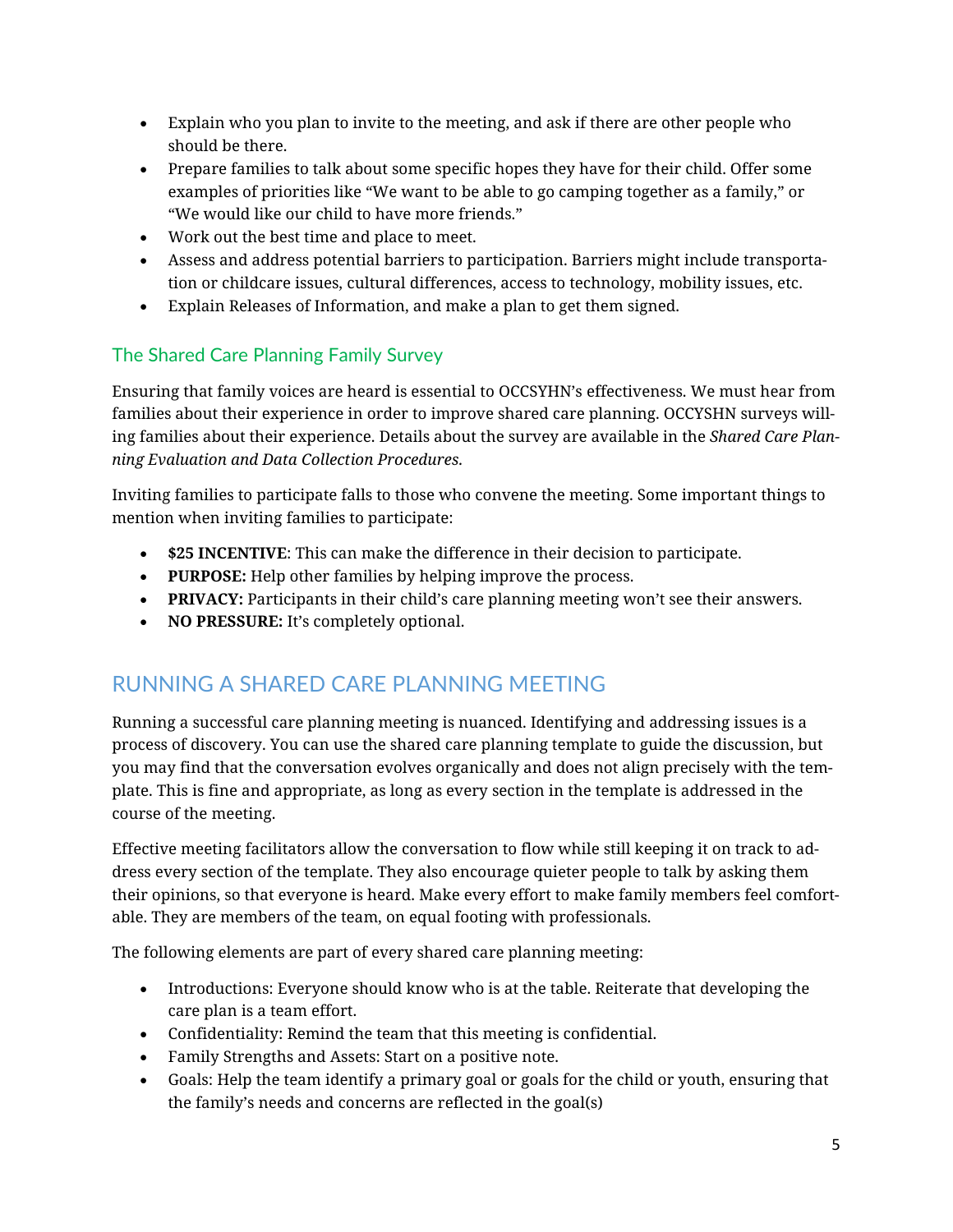- Action Steps; Help the team identify tangible action steps that move the child towards the goals. The action plan includes **who** is responsible for **what**, by **when**.
- Reflecting Back: Read the goals and the action plan aloud at the end. Invite people to speak up if any part of the plan doesn't reflect what they thought they heard.
- Communication: Establish a plan for communicating about the plan moving forward and ensuring accountability. The team should all be clear about what happens next.
- Wrap-Up: Ask families "What questions do you have?" This open-ended question differs importantly from "Do you have any questions?" It implies that any reasonable person would have questions.

**HEALTH LITERACY:** Use health literacy "universal precautions" [3](#page-6-0) throughout the shared care planning process. The concept is modelled on universal precautions for handling blood. One can't tell by looking whose blood is potentially infectious, so ALL blood is handled as if it were infectious. Similarly, one can't tell by looking who understands complex health information, so ALWAYS use plain language. Shared care plans are written in plain language. Use short words and sentences. Avoid jargon and acronyms. Everyone benefits from clear communication. (See "Resources" on the SHARED CARE PLANNING web page for more information on health literacy universal precautions.)

### Sample Language for Template Sections

### **Child/Family Strengths and Assets - EXAMPLES**

- Maria does not object to taking her medications, and even reminds her parents when it is time to take them.
- Maria has a large extended family in town who are all willing to help where they can.

### **Child/Family Language and Culture – SAMPLE QUESTIONS**

- In what ways do friends or extended family members play a part in your child's life?
- How do community groups play a part in your family life (church, sports team, neighbor friends, etc.)?
- What should the team know about your child or family to create a plan that fits with your values and beliefs?

### **Child/Family Goals – QUESTIONS TO HELP IDENTIFY GOALS**

• What is going well at school for your child, and what would you like to see change?

<span id="page-6-0"></span> <sup>3</sup> https://www.ahrq.gov/professionals/quality-patient-safety/quality-resources/tools/literacy-toolkit/healthlittoolkit2.html